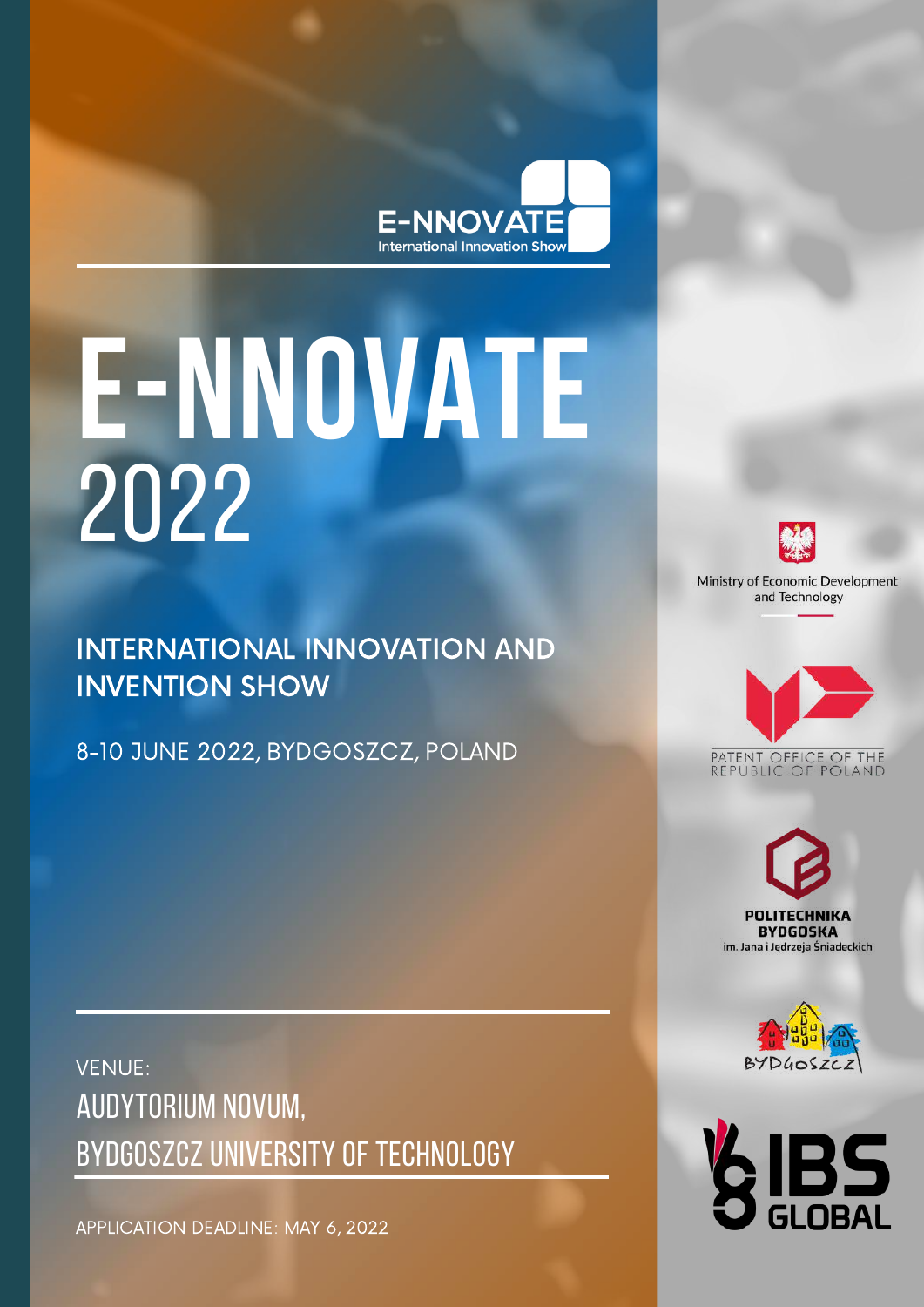# ORGANIZER'S NOTE

Dear Innovators and Inventors,

We invite you to participate in the 3rd edition of the International Innovation & Invention Show E-NNOVATE 2022, which brings together the innovators around the world on the e-nnovate.eu platform!

E-NNOVATE is much more than an ordinary innovation show. It is an event where science meets business. E-NNOVATE boasts of a web platform with global reach and popularity www.e-nnovate.eu which will promote your innovative ideas on the international arena. Your participation in the event will allow you to present your achievements to a wide audience, establish interesting relationships with potential partners globally and take part in several accompanying events.

E-NNOVATE's mission is to promote innovation on a global scale, combine science with business and support exhibitors in all activities disseminating scientific achievements. The E-NNOVATE show is intended for scientists, start-ups, large and small organizations, schools, universities and research institutes alike!

Taking into account the ongoing pandemic situation and the possible hinderances to long distant travels for foreign exhibitors, the show will be held in a hybrid way.

We cordially invite you to be a part of E-NNOVATE 2022.

Edyta Wołczyk Director, E-NNOVATE CEO, IBS GLOBAL

# ABOUT E-NNOVATE

The online edition (June 2-3) will be dedicated to the evaluation of inventions by an international jury through online presentations from participants, online trainings and panel discussions. It is intended for exhibitors who, due to pandemic, are unable to participate in the event in person.

The LIVE edition (June 8-10) will be dedicated to the presentation of inventions in traditionally in stalls, conferences, meetings, facilitation of of Grand Prix awards and special awards. This is the part of the event where all the international participants will be able to establish new relationships, interact with business or scientific partners and participate in interesting accompanying events.

## **E-NNOVATE 2022**

- THE MOST POPULAR INNOVATION SHOW IN THE WORLD ORGANIZED IN EUROPE
- TRADITIONAL AND VIRTUAL PRESENTATION
- PARTICIPATION IN FREE TRAINING, **DISCUSSIONS AND CONFERENCES**
- EXCELLENT ADVERTISEMENT
- PROMOTION ON SOCIAL MEDIA
- **PRESTIGIOUS AND VALUABLE AWARDS**
- VIRTUAL STALL

The previous edition of the show, E-NNOVATE 2021 was very popular among the participants. E-NNOVATE.EU portal was visited by over 23,000 users, and the official site has recorded over 170,000 views. All the participants could take part in a number of training courses and seminars. Topics covered included the promotion of inventions and innovative startups based on social media marketing, introduction to Design Thinking for innovation and possible business scenarios in the post-coronavirus era.